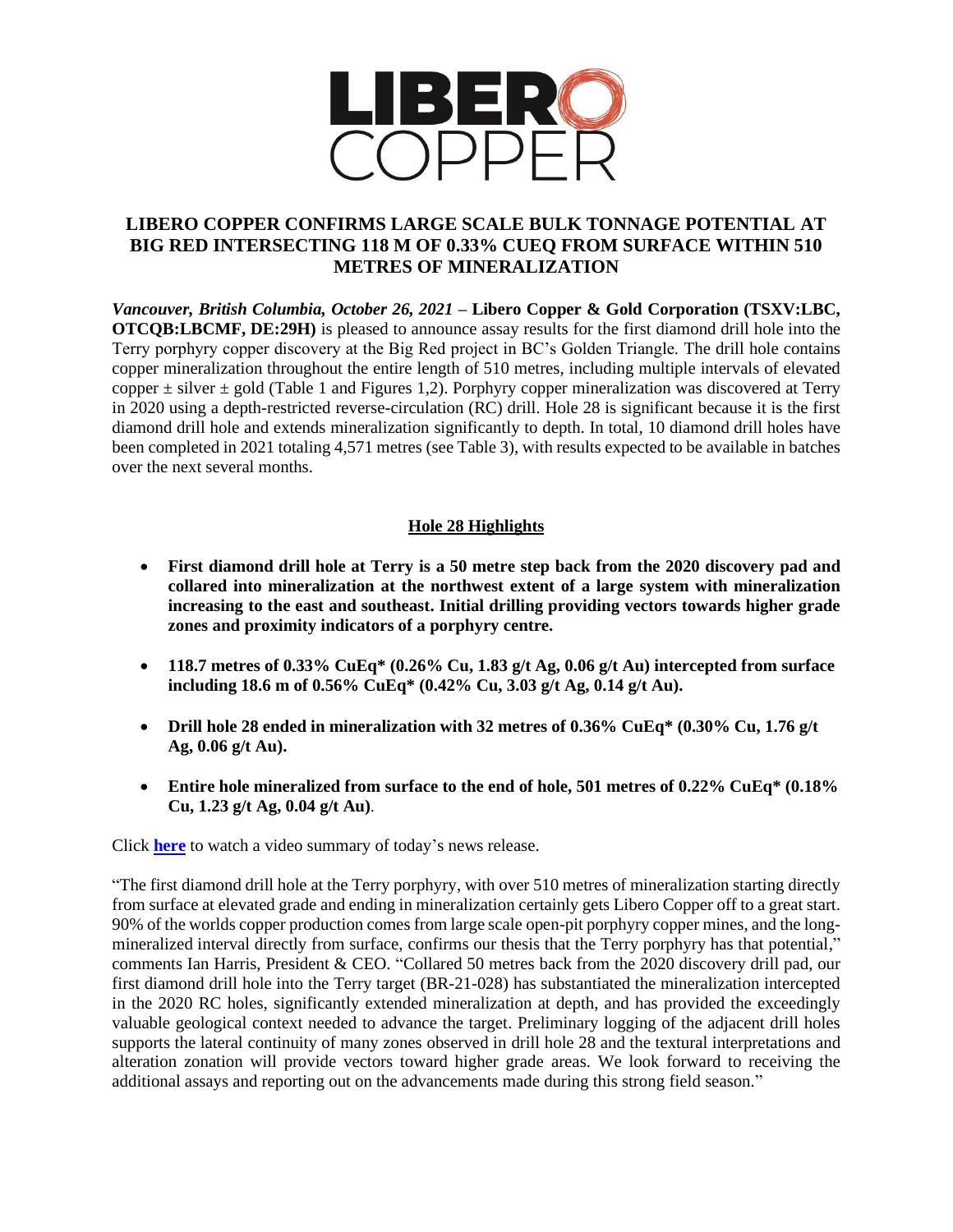| <b>Drill Hole</b> |               | <b>From</b> | To             | <b>Interval</b> | $CuEq*$ | Cu   | Ag    | Au    |
|-------------------|---------------|-------------|----------------|-----------------|---------|------|-------|-------|
|                   |               | (m)         | (m)            | (m)             | $(\%)$  | (%)  | (g/t) | (g/t) |
| BR-21-028         |               | 8.3         | 127.0          | 118.7           | 0.33    | 0.26 | 1.83  | 0.06  |
|                   | including     | 54.5        | 127.0          | 72.5            | 0.35    | 0.28 | 1.92  | 0.07  |
|                   | and including | 79.5        | 96.0           | 16.5            | 0.52    | 0.41 | 2.96  | 0.10  |
|                   | and including | 96.0        | 96.8           | 0.8             | 1.65    | 0.73 | 6.20  | 1.11  |
|                   |               | 249.12      | 251.37         | 2.25            | 1.46    | 1.13 | 7.58  | 0.33  |
|                   |               | 287.3       | 351.5          | 64.2            | 0.30    | 0.26 | 1.30  | 0.03  |
|                   | including     | 287.3       | 302.5          | 15.2            | 0.46    | 0.41 | 1.57  | 0.05  |
|                   | and including | 288.5       | 291.5          | 3.0             | 1.25    | 1.15 | 4.11  | 0.08  |
|                   | including     | 336.16      | 351.5          | 15.34           | 0.45    | 0.40 | 2.37  | 0.03  |
|                   | and including | 336.2       | 337.4          | 1.2             | 2.56    | 2.35 | 12.4  | 0.10  |
|                   |               | 402.4       | 413.5          | 11.0            | 0.34    | 0.26 | 2.05  | 0.07  |
|                   |               | 478.0       | 510.0<br>(EOH) | 32.0            | 0.36    | 0.30 | 1.76  | 0.06  |
|                   | including     | 479.5       | 497.0          | 17.5            | 0.41    | 0.33 | 2.01  | 0.07  |
|                   | and including | 492.0       | 497.0          | 5.0             | 0.71    | 0.62 | 3.71  | 0.07  |
|                   | entire hole   | 8.3         | 510.0<br>(EOH) | 501.7           | 0.22    | 0.18 | 1.23  | 0.04  |

*Table 1: Select intervals from drill hole BR-021-028 at the Terry target. \*The prices used to calculate CuEq are: Cu: \$3.50/lb, Au: \$1,850/oz, Ag: \$25/oz. All values are reported in USD and do not consider metal recoveries*.

| <b>Drill Hole</b> |                  | From<br>(m)  | <b>To</b><br>(m) | <b>Interval</b><br>(m) | $CuEq*$<br>(%) | Cu<br>$(\%)$ | Ag<br>(g/t) | Au<br>(g/t) |
|-------------------|------------------|--------------|------------------|------------------------|----------------|--------------|-------------|-------------|
| BR-20-23          |                  | $\theta$     | 120.40<br>(EOH)  | 120.40                 | 0.41           | 0.34         | 2.47        | 0.06        |
|                   | including        | 3.05         | 73.15            | 70.10                  | 0.49           | 0.41         | 2.93        | 0.07        |
|                   | and<br>including | 60.96        | 73.15            | 12.19                  | 1.18           | 1.02         | 7.23        | 0.11        |
| BR-20-24          |                  | $\theta$     | 182.88<br>(EOH)  | 182.88                 | 0.19           | 0.16         | 1.21        | 0.03        |
|                   | including        | $\mathbf{0}$ | 102.11           | 102.11                 | 0.26           | 0.21         | 1.54        | 0.04        |
|                   | and<br>including | $\theta$     | 42.67            | 42.67                  | 0.36           | 0.29         | 2.23        | 0.06        |
|                   | and<br>including | 7.62         | 24.38            | 16.76                  | 0.42           | 0.34         | 2.35        | 0.07        |
| BR-20-25          |                  | 1.52         | 173.74<br>(EOH)  | 172.22                 | 0.29           | 0.24         | 1.52        | 0.04        |
|                   | including        | 4.57         | 85.34            | 80.77                  | 0.43           | 0.36         | 2.45        | 0.06        |
|                   | and<br>including | 68.58        | 82.30            | 13.72                  | 0.81           | 0.71         | 4.32        | 0.08        |
| BR-20-27          |                  | $\theta$     | 76.20<br>(EOH)   | 76.20                  | 0.24           | 0.19         | 1.18        | 0.05        |
|                   | including        | $\mathbf{0}$ | 19.81            | 19.81                  | 0.39           | 0.31         | 2.09        | 0.07        |

*Table 2: Select intervals from 2020 drilling at the Terry target (RC drilling). \*The prices used to calculate CuEq are: Cu: \$3.50/lb, Au: \$1,850/oz, Ag: \$25/oz. All values are reported in USD and do not consider metal recoveries*.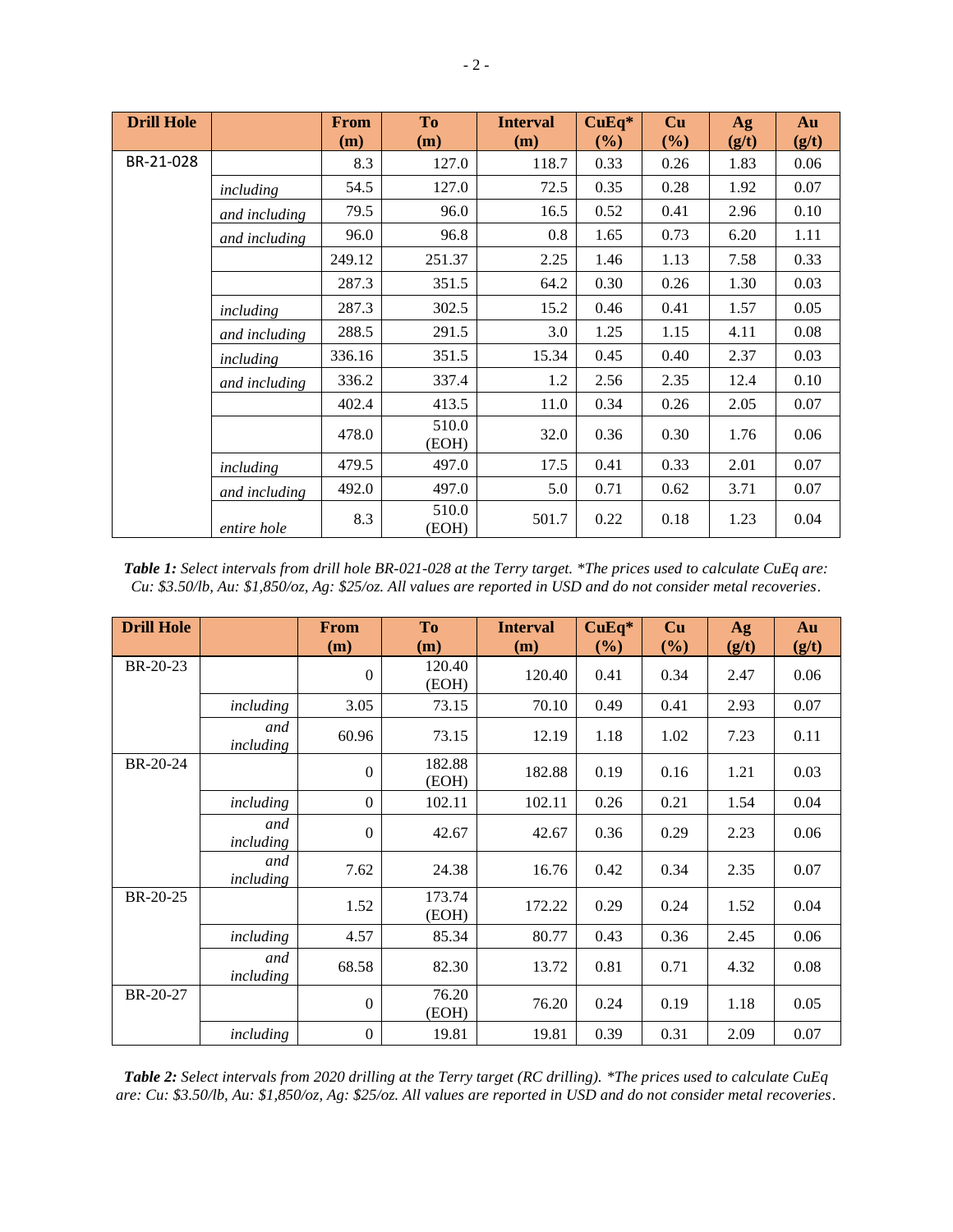

*Figure 1: Cross-section of drilling from 2021 at the Terry Target, highlighting the results from hole BR-21-028. Copper grades are displayed on the top of the drill trace, gold grades are on the underside.*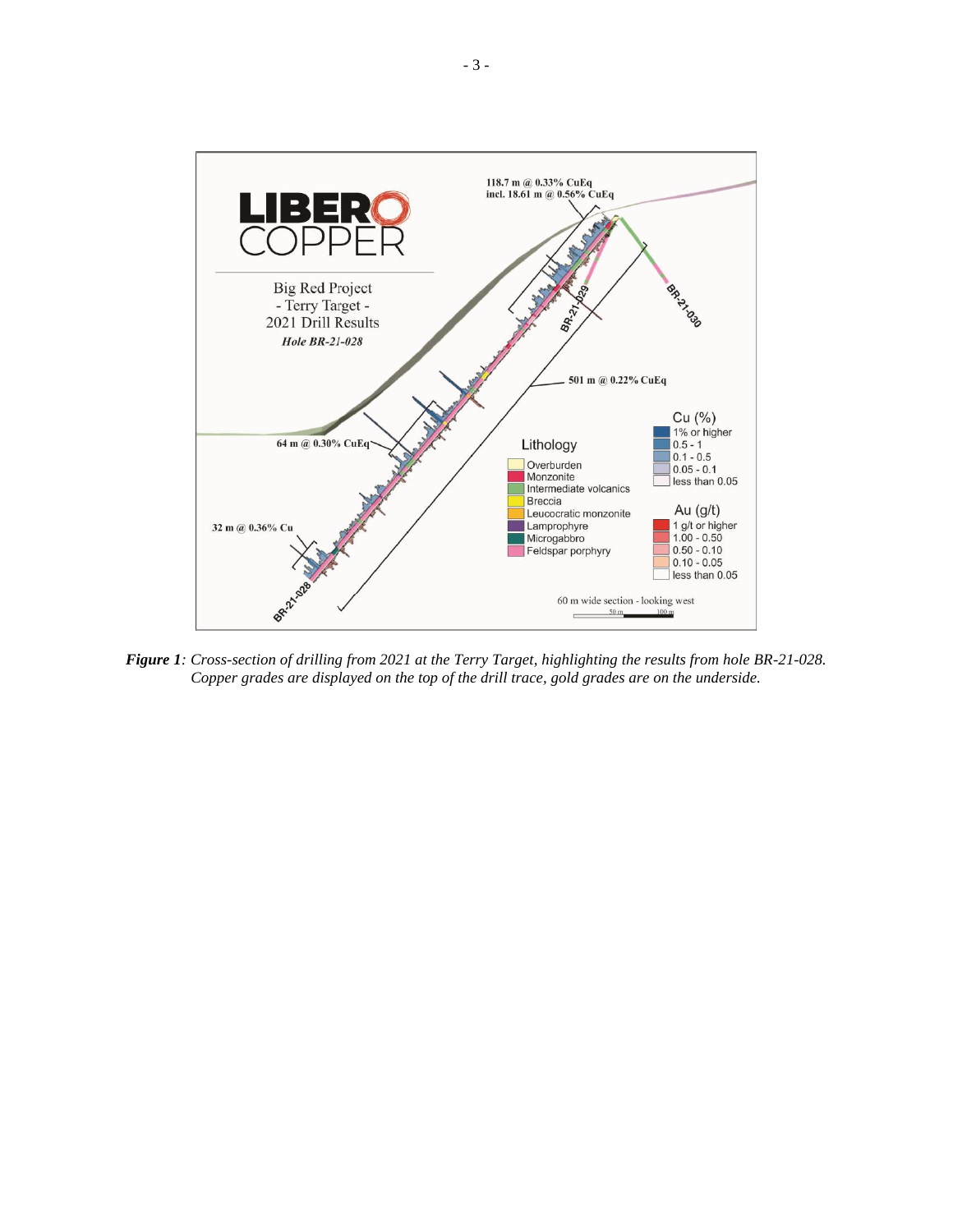

*Figure 2: Zoomed cross-section of the upper portion of hole BR-21-028 and its relation to the RC holes drilled in 2020 and the positions of BR-21-029 and 030 which were drilled from the same pad has hole 28.*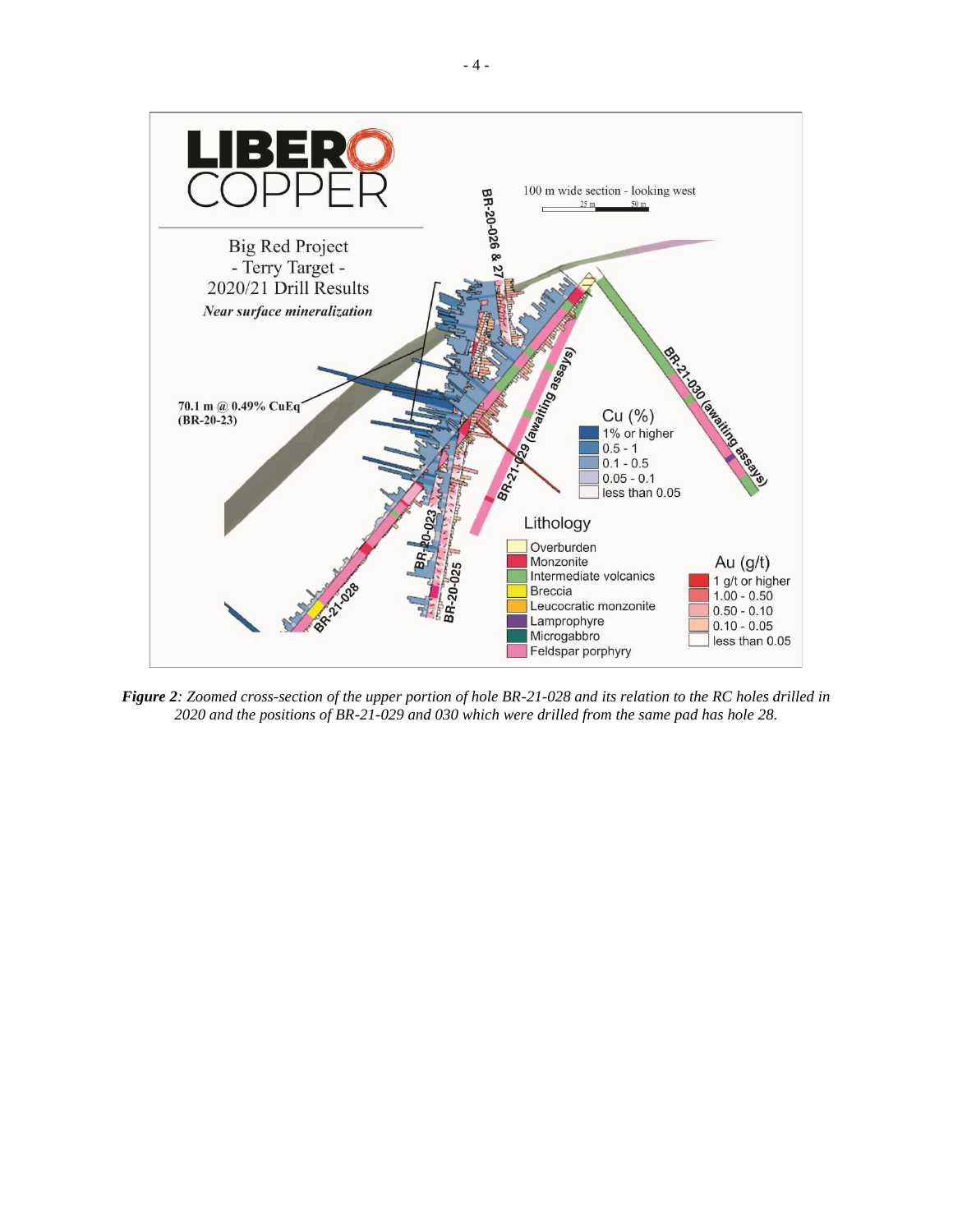

*Figure 3: Textural examples of mineralization present in drill hole BR-21-28: (a) abundant disseminated chalcopyrite and pyrite hosted in an equigranular quartz monzodiorite, and (b) blebby chalcopyrite and pyrite hosted in a carbonate-rich breccia vein with chlorite-rich selvages.*

The Terry porphyry copper-gold target was discovered in 2020 after reconnaissance scale sampling revealed high-grade copper and anomalous gold values extending over a kilometre wide area. This outcropping target consists of a megacrystic porphyritic feldspar dyke swarm intruding plagioclase-phyric intermediate composition volcanic rocks.

Drilling the Terry discovery has revealed large multi-phase K-feldspar rich intrusions with intense potassic alteration (flooding), Fe-oxide staining (hematite reddening), abundant chlorite after biotite alteration, and garnet replacement zones and veins. Silicification is rare, and the sulfide and hypogene Fe-oxide assemblages indicate high-oxidation state magmatic-hydrothermal conditions. Chalcopyrite and pyrite mineralization occurs as fine disseminations within porphyritic dykes and host volcanic rocks, with higher concentrations along the margins of dykes. Malachite mineralization occurs near-surface locally along fracture surfaces. Drilling demonstrates zones of high-grade copper mineralization (> 1.2%) in the form of: (1) carbonate-rich breccia zones with blebby chalcopyrite and chlorite-rich marginal haloes (Figure 3b), and (2) select intrusive phases with abundant disseminated chalcopyrite (Figure 3a).

The rock textures, alteration styles and geological setting at Terry share similarities with British Columbia alkalic porphyry deposits, including Galore Creek located 70 km to the south. Geologic modelling in 3D will support target recognition in this context and the delineation of new drill targets. Future drill campaigns will target high-grade zones in order to better understand their controls and develop vectors to additional high-tenor copper domains.

Soil sampling at the Terry discovery outlines an extensive zone of copper enrichment, with numerous multisample anomalies in excess of 0.1% Cu (Figure 4). The final drill hole of the season is oriented to test newly identified copper mineralization at the Scorcher discovery and the associated overlying soil anomaly. This second porphyry centre is located 2 km southeast of the Terry target.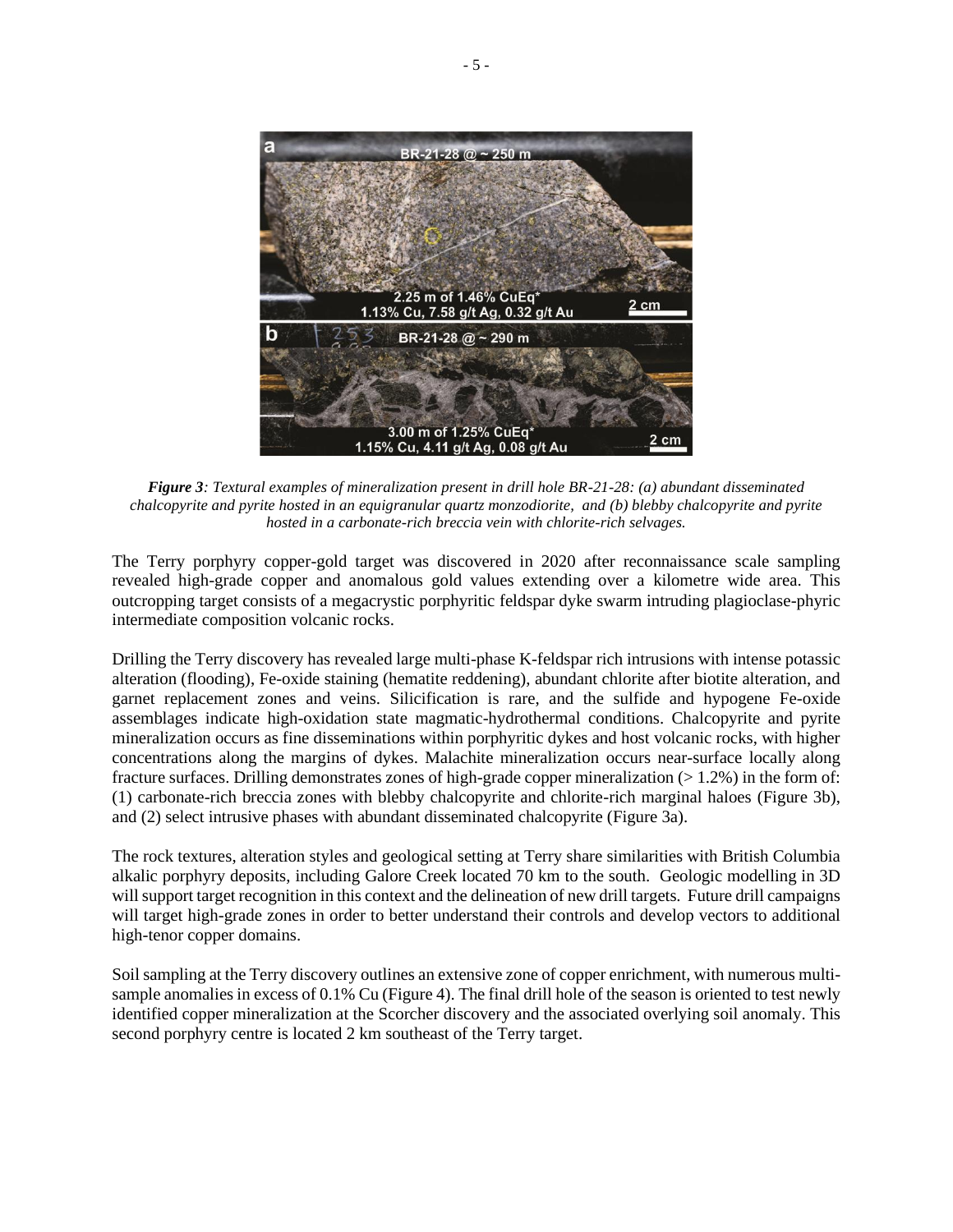

*Figure 4: Plan map illustrating the distribution of drilling at the Terry target and the XRF Cu-in-soil results from the soil sampling programs.*

| <b>Hole ID</b> | <b>Target</b>  | <b>Status</b> | Dip   | <b>Azimuth</b> | <b>Final Depth (m)</b> |
|----------------|----------------|---------------|-------|----------------|------------------------|
| BR-21-028      | <b>Terry</b>   | Completed     | $-50$ | 180            | 510                    |
| BR-21-029      | <b>Terry</b>   | Completed     | $-60$ | 235            | 481                    |
| BR-21-030      | <b>Terry</b>   | Completed     | -50   | 045            | 379                    |
| BR-21-031      | <b>Terry</b>   | Abandoned     | -50   | 120            | 22                     |
| BR-21-032      | <b>Terry</b>   | Completed     | -60   | 120            | 438                    |
| BR-21-033      | Terry          | Completed     | $-50$ | 200            | 495                    |
| BR-21-034      | Terry          | Completed     | -60   | 165            | 572                    |
| BR-21-035      | Terry          | Completed     | $-50$ | 107            | 399                    |
| BR-21-036      | Limpoke Pluton | Completed     | $-45$ | 200            | 567                    |
| BR-21-037      | <b>Terry</b>   | Completed     | $-55$ | 014            | 509                    |
| BR-21-038      | Scorcher       | Completed     | $-55$ | 250            | 392                    |

*Table 3: Summary of 2021 drill holes on the Big Red property.*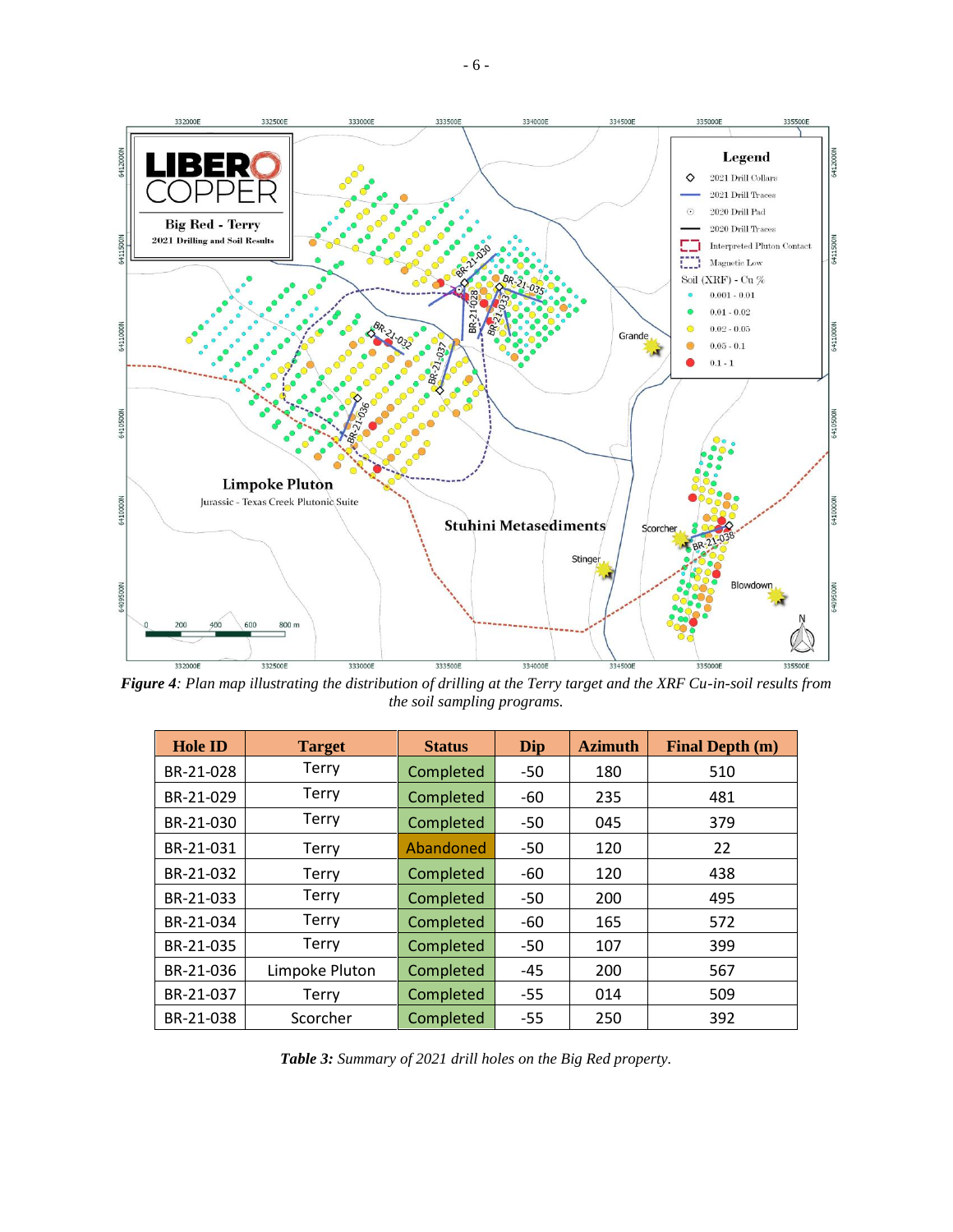#### *Quality Assurance*

The sampling program was undertaken under the direction of Dr. Thomas Mumford, P.Geo. All sample assay results have been monitored through a quality control / quality assurance (QA/QC) program including the insertion of blind standards, coarse blanks, and duplicate samples. Monitoring of the QA/QC program has determined that the analytical results are of acceptable quality. Assay samples are securely transported to ALS Global's sample preparation facilities in Terrace, BC and Langley, BC. Sample pulps are analyzed in North Vancouver, British Columbia for gold by fire assay using a 30-gram charge with atomic absorption spectroscopy (AAS) finish. Samples which exceed 9 g/t gold trigger a 30-gram fire assay with a gravimetric finish. Copper and silver contents are determined by four-acid digestion with ICP-AES finish. ALS Global is an independent laboratory. Libero Copper is not aware of any drilling, sampling, recovery or other factors that could materially affect the accuracy or reliability of the data.

## *About Big Red*

Big Red is a 26,000-hectare district scale land package with both copper and gold targets, road access, and an airstrip. Big Red is located 45 kilometres southwest of Telegraph Creek along the Barrington Road, 70 kilometres north of Galore Creek, and 70 kilometres northwest of Schaft Creek in the Golden Triangle of northwestern British Columbia, Canada. The Golden Triangle is a mining district of prodigious gold and copper mineralization and host to some of Canada's most famous mines (Premier, Red Chris, Snip, Brucejack, Eskay Creek) and porphyry copper deposits (Galore Creek, Schaft Creek, KSM, Saddle).

At Big Red, the Terry porphyry copper target is peripheral to a distinct large magnetic-high feature over the Limpoke Pluton that coincides with a radiometric potassium anomaly, magnetic low, conductivity high, copper, gold, silver and molybdenum anomalies and a mapped Jurassic aged porphyry intrusion. The discovery hole drilled in Terry in October 2020 returned 120 metres of 0.41% copper equivalent\* from surface to end of hole including 73 metres of 0.49% copper equivalent\* from surface. Mineralization is associated with a porphyritic dyke swarm hosted in intermediate volcanic rocks. Chalcopyrite mineralization occurs as fine disseminations within the porphyritic dykes and volcanic host rocks, with higher concentrations along the margins. The rock textures, alteration styles and geological setting at Terry share similarities with British Columbia alkalic porphyry deposits, including Galore Creek located 70 kilometres to the south. The discovery is located just 8 km from road access at an elevation of 700 metres with relatively low snowfall. The Big Red camp has both road access and an airstrip.

## *About Libero Copper & Gold*

Libero Copper is unlocking the value of a collection of porphyry copper deposits throughout the Americas in prolific and stable jurisdictions. The portfolio includes Big Red (a new grassroots discovery) and Big Bulk in the Golden Triangle, Canada; Esperanza in San Juan, Argentina; and Mocoa in Putumayo, Colombia. These assets are advanced by a highly disciplined and seasoned professional team with successful track records of discovery, resource development, and permitting in the Americas.

Thomas Mumford, Ph.D., P.Geo, a qualified person under National Instrument 43-101, has reviewed the technical information contained in this news release on behalf of Libero Copper.

*Additional Information* Ian Harris Tetiana Konstantynivska Chief Executive Officer **Investor Relations** Investor Relations +1 604 294 9039 +1 778 372 0179

[harris@liberocopper.com](mailto:harris@liberocopper.com) [konstantynivska@liberocopper.com](mailto:konstantynivska@liberocopper.com)